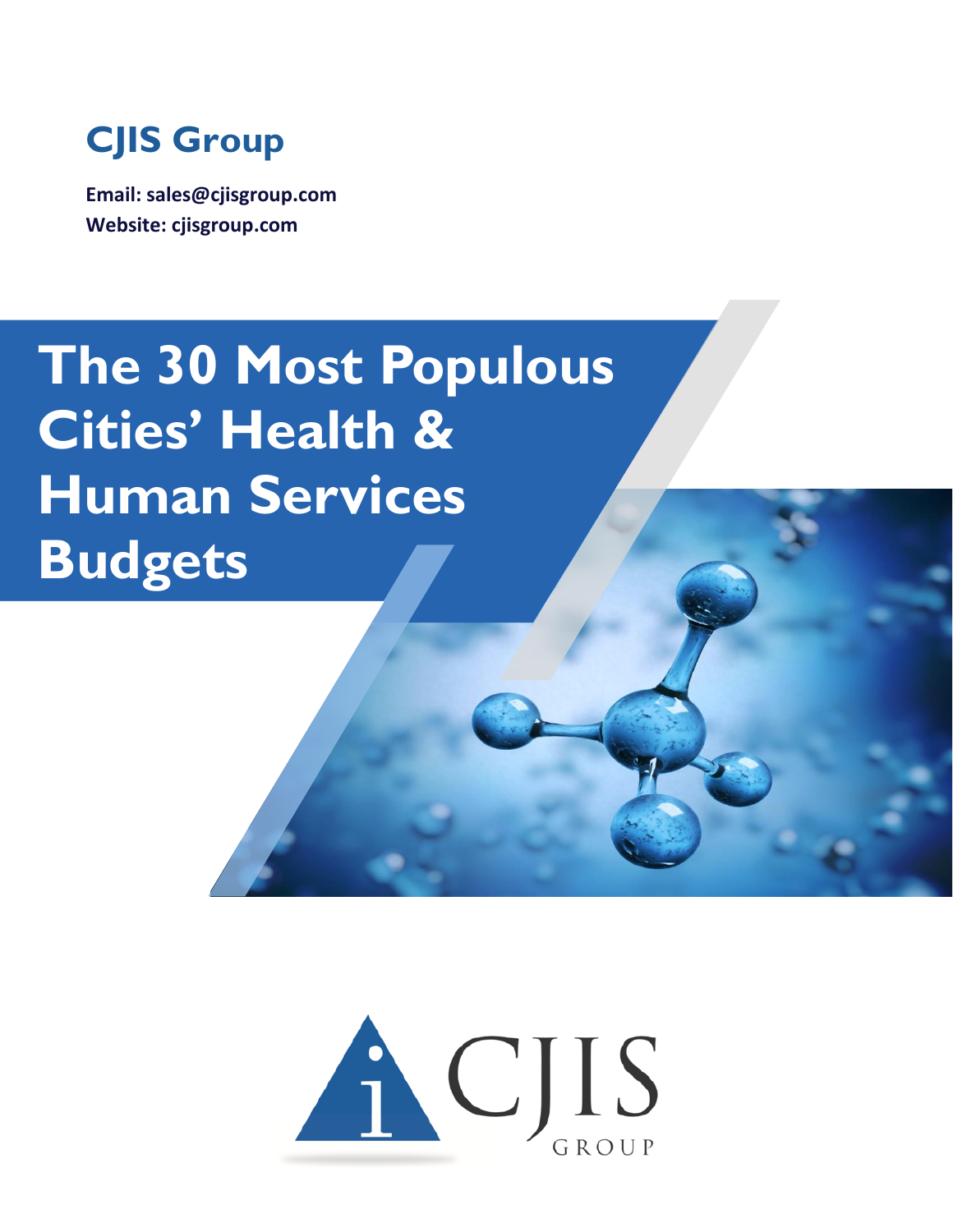

# **A link to each city's Health & Human Services budget is hyperlinked on their city name**

#### *[New York City, New York](https://council.nyc.gov/budget/fy2022/)*

| <b>New York City Department of Health and Mental</b><br><b>Hygiene</b>                                     | \$1,683,704,000  |
|------------------------------------------------------------------------------------------------------------|------------------|
| <b>Los Angeles, California</b>                                                                             |                  |
| Los Angeles Alliance for Health Integration                                                                | \$12,349,498,000 |
| <b>Chicago, Illinois</b>                                                                                   |                  |
| <b>Chicago Department of Public Health</b>                                                                 | \$62,464,734     |
| <b>Houston, Texas</b>                                                                                      |                  |
| <b>Houston Health Department</b>                                                                           | \$59,869,154     |
| <b>Phoenix, Arizona</b>                                                                                    |                  |
| <b>Phoenix Human Services Department</b>                                                                   | \$147,632,936    |
| Philadelphia, Pennsylvania                                                                                 |                  |
| Philadelphia Public Health Department                                                                      | \$67,637,000     |
| <b>San Antonio, Texas</b>                                                                                  |                  |
| <b>San Antonio Health Department</b>                                                                       | \$77,536,217     |
| <b>San Diego, California</b>                                                                               |                  |
| San Diego County Health and Human Services Agency*<br>*Health and Human Services are handled by the County | \$559,566,301    |

**CJIS GROUP** is committed to improving the technology procurement process by providing in depth, validated market intelligence and quality research for the state and local government market.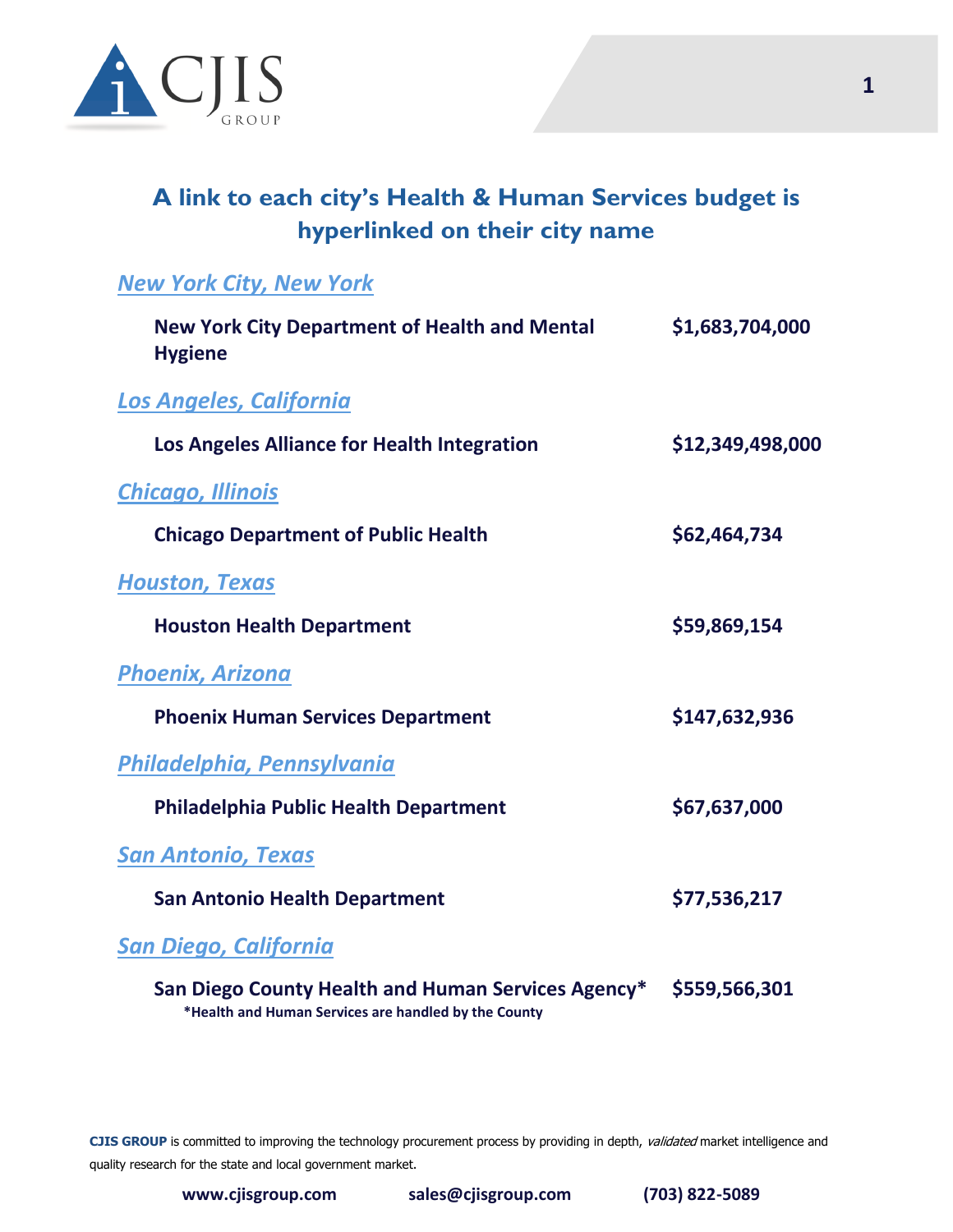

## *[Dallas, Texas](https://dallascityhall.com/departments/budget/financialtransparency/Pages/Upcoming-Budget.aspx)*

| <b>Dallas County Health and Human Services</b><br>Department*<br>*Health and Human Services are handled by the County | \$37,821,632  |
|-----------------------------------------------------------------------------------------------------------------------|---------------|
| <b>San Jose, California</b>                                                                                           |               |
| Santa Clara County Public Health Department*<br>*Health and Human Services is handled by the County                   | \$179,625,683 |
| <b>Austin, Texas</b>                                                                                                  |               |
| <b>Austin Public Health Department</b>                                                                                | \$108,662,259 |
| Jacksonville, Florida                                                                                                 |               |
| <b>Jacksonville Health Administrator</b>                                                                              | \$1,189,710   |
| <b>Fort Worth, Texas</b>                                                                                              |               |
| <b>Tarrant County Public Health Department*</b><br>*Health and Human Services is handled by the County                | \$23,603,950  |
| <b>Columbus, Ohio</b>                                                                                                 |               |
| <b>Columbus Public Health Department</b>                                                                              | \$23,603,950  |
| Indianapolis, Indiana                                                                                                 |               |
| <b>Indianapolis Office of Public Health and Safety</b>                                                                | \$15,546,922  |
| <b>Charlotte, North Carolina</b>                                                                                      |               |
| <b>Mecklenburg County Public Health Department*</b><br>*Health and Human Services is handled by the County            | \$96,205,315  |

CJIS GROUP is committed to improving the technology procurement process by providing in depth, validated market intelligence and quality research for the state and local government market.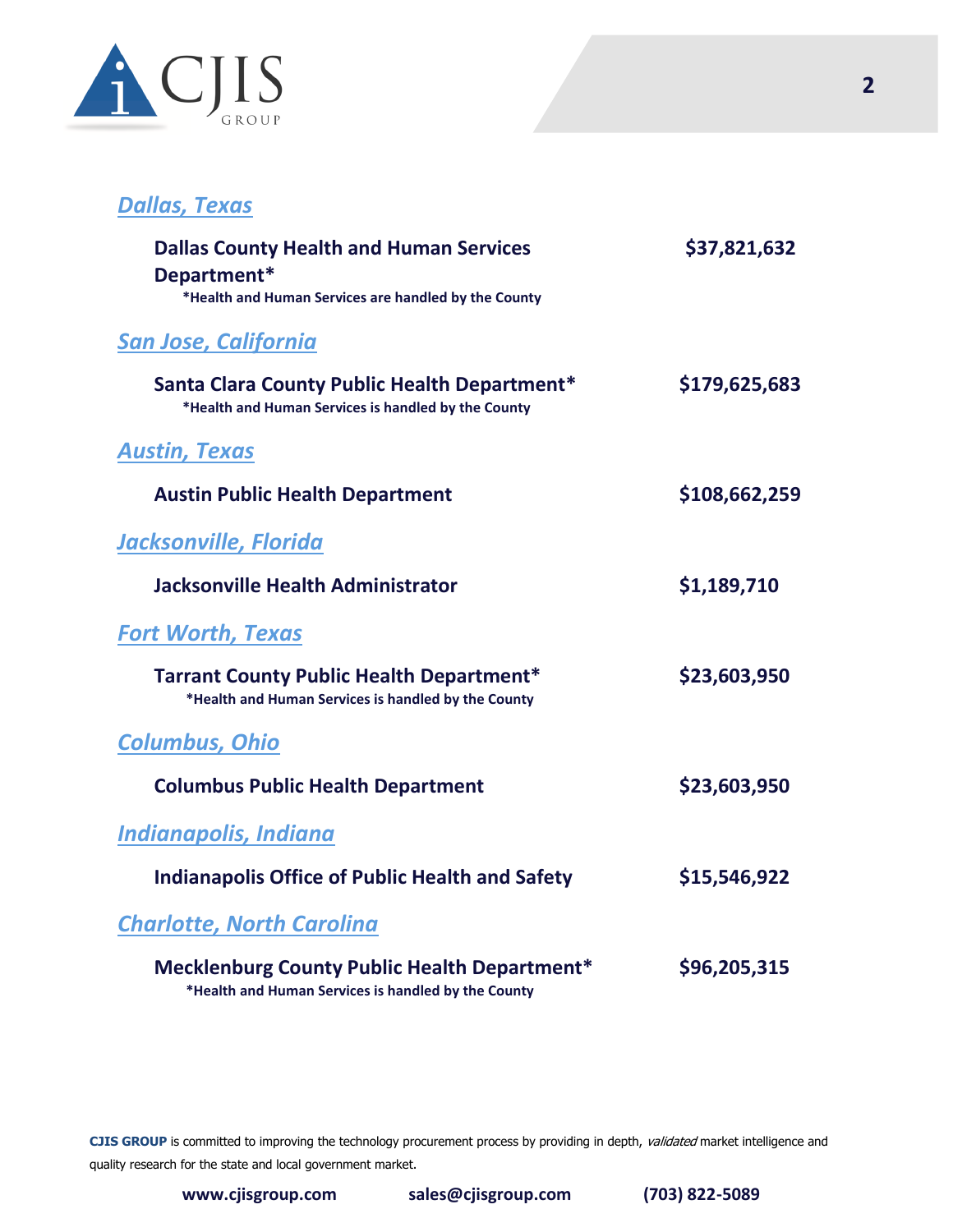

| <b>San Francisco, California</b>                                                                          |                 |
|-----------------------------------------------------------------------------------------------------------|-----------------|
| <b>San Francisco Department of Public Health</b>                                                          | \$2,821,394,533 |
| <b>Seattle, Washington</b>                                                                                |                 |
| <b>Seattle Human Services Department</b>                                                                  | \$286,826,348   |
| <b>Denver, Colorado</b>                                                                                   |                 |
| <b>Denver Public Health and Environment Department</b>                                                    | \$159,329,155   |
| <b>Washington, D.C.</b>                                                                                   |                 |
| <b>DC Department of Health</b>                                                                            | \$282,292,322   |
| <b>Nashville, Tennessee</b>                                                                               |                 |
| <b>Nashville Health Department</b>                                                                        | \$61,610,900    |
| Oklahoma City, Oklahoma                                                                                   |                 |
| <b>Oklahoma County Social Services Department*</b><br>*Health and Human Services is handled by the County | \$2,457,723     |
| <u>El Paso, Texas</u>                                                                                     |                 |
| <b>El Paso Public Health Department</b>                                                                   | \$17,862,784    |
| <b>Boston, Massachusetts</b>                                                                              |                 |
| <b>Boston Office of Health and Human Services</b>                                                         | \$5,894,284     |
| <b>Portland, Oregon</b>                                                                                   |                 |
| <b>Multnomah County Health Department*</b><br>*Health and Human Services is handled by the County         | \$419,822,071   |

CJIS GROUP is committed to improving the technology procurement process by providing in depth, validated market intelligence and quality research for the state and local government market.